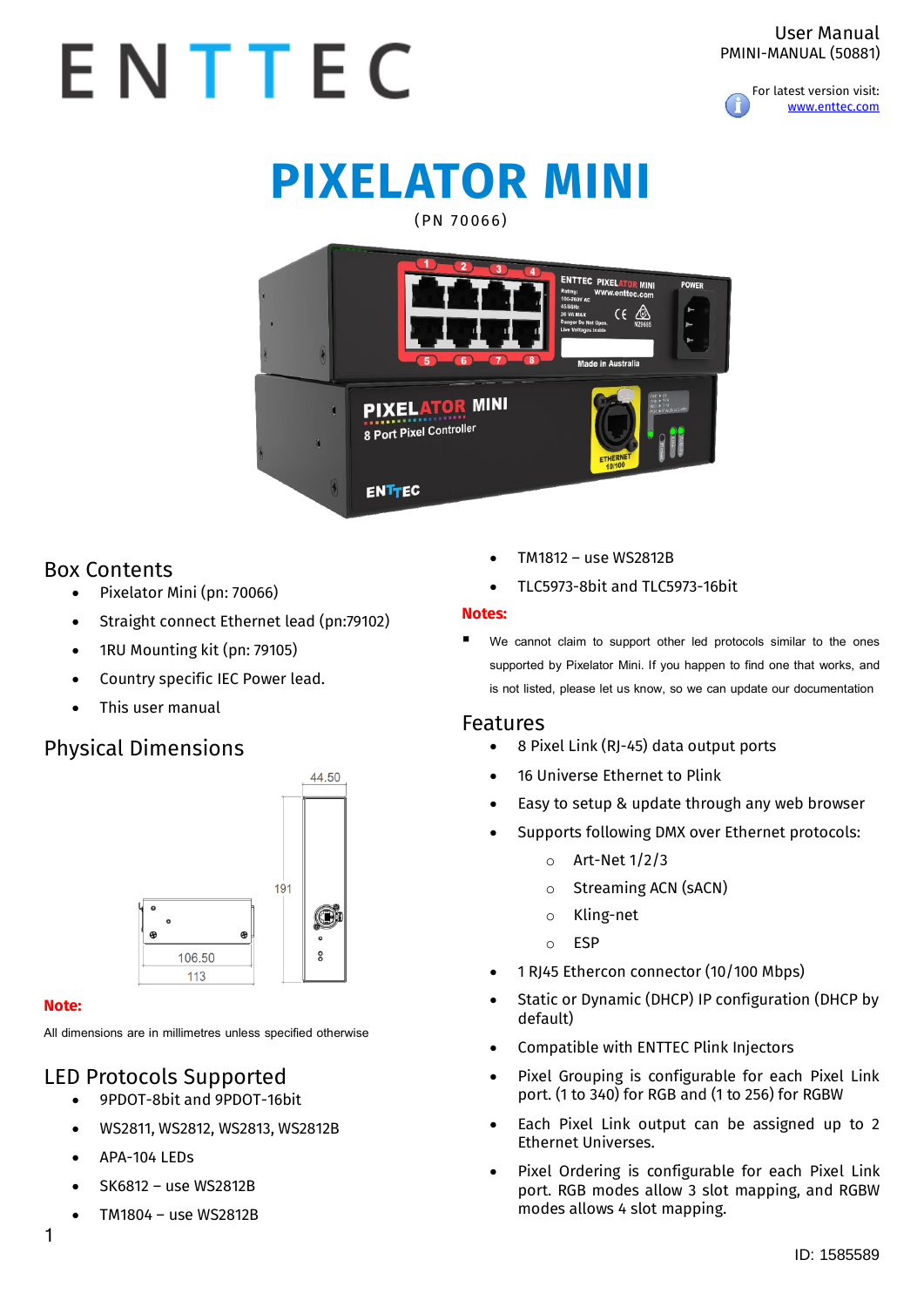

### Safety

- Do not expose the unit to rain or moisture, doing this will void the warranty
- Do not remove the cover, there are no serviceable parts inside
- This unit is intended for indoor use only

### Basic Setup

Right out of the box, the Pixelator Mini is factory configured to be a standard Art-Net node, listening to the first 16 Art-Net Universes (0 to 15). It is also set as a DHCP node, so you can plug it into your existing router, and it's good to go.

To make any changes to the configuration, you will need the IP address of the unit. ENTTEC provides a free App (available for Windows and Mac) called NMU, which will find the Pixelator Mini on your network and display its IP address.

Using the IP address one can access the built-in web-interface inside the Pixelator Mini via any modern webbrowser. The web-interface allows the settings of the unit to be changed.

Pixel Tape/Dots are to be connected to the Pixel Link port using a PLink Injector (sold separately). The injector takes external DC power and has appropriate terminals to connect the tape.

Once setup, any Art-Net/sACN/ Kling-net/ESP enabled software/app or a lighting control desk can be used to drive the Pixel Link outputs on the Pixelator Mini. For a list of recommended apps, please check the website <www.enttec.com/mini>

#### LED Status



The Pixelator Mini comes with one RGB status LED and two green network LED indicators located on the right side of the front panel

RGB Status LED:

- **WHITE:** idle, signifies that Pixelator Mini is operating normally.
- **GREEN**: Pixel Link Data is being output. The led will fade from white to green.
- **RED:** (Blinking) Error State. Requires a firmware update or needs to be rebooted. A reset might be required, if it stays in error-mode on reboot.
- **PURPLE:** (Blinking) IP Address Conflict. Please change the IP address manually or enable DHCP.

Ethernet Link Speed: is ON when there is an active Ethernet Link @ 100 mbps. It will stay OFF @ 10 mbps.

Ethernet Activity: This LED blinks when there is activity on the Ethernet network.

#### NMU

| Device Type           | <b>IP Address</b>                                                              | Device Name | Mac Address  |
|-----------------------|--------------------------------------------------------------------------------|-------------|--------------|
| Pixelator             | 10.0.20.60                                                                     | Pixelator   | 0050C2074230 |
| <b>Pixelator Mini</b> | 10.10.0.23                                                                     | Mini DEMO   | 223344556677 |
|                       |                                                                                |             |              |
| Firmware Version 1.0  | Please point your web browser to http://10.10.0.23 to configure Pixelator Mini |             |              |

NMU (Node Management Utility) is a free Windows and Mac application that is used to manage compatible ENTTEC DMX over Ethernet nodes.

NMU will help you find your unit's IP address and then open a browser window to access the web-interface.

Please follow these steps:

- 1. Download NMU from [www.enttec.com/nmu](http://www.enttec.com/nmu)
- 2. Ensure that Pixelator Mini is hooked up physically by an Ethernet cable.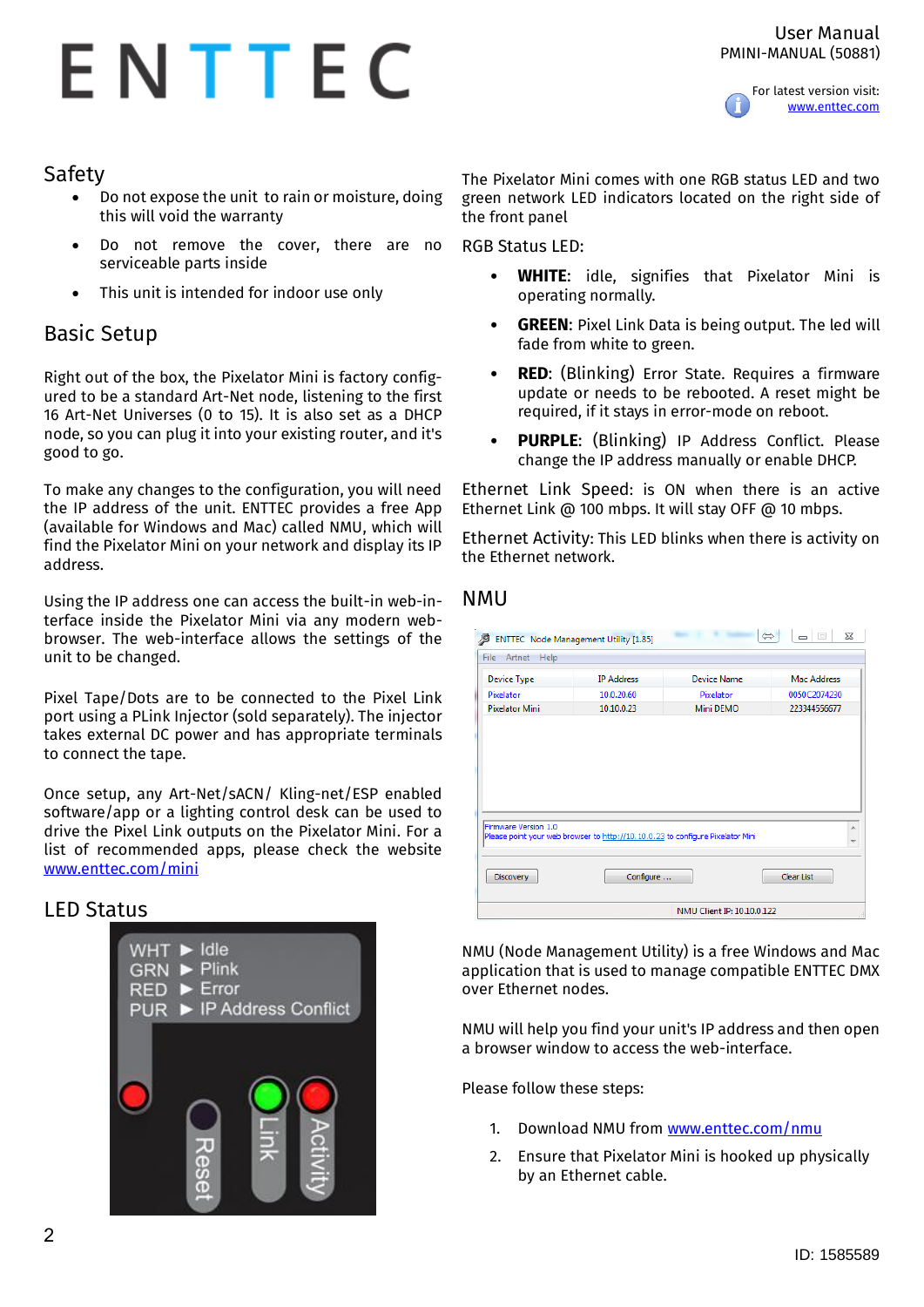#### User Manual PMINI-MANUAL (50881)



For latest version visit: [www.enttec.com](http://www.enttec.com/)

- 3. And connected to the same physical network (or router) as the computer on which you will run NMU.
- 4. Open NMU. If prompted with multiple networks, select the correct network. (identified by the IP address of your computer on that network)
- 5. Press the Discovery button, and wait till NMU finds all supported ENTTEC devices on your network.
- 6. Once found, select Pixelator Mini and use the IP address to access the web-interface via your web browser.

# Web Configuration

The Pixelator Mini can be configured and controlled through a web browser, running on a computer system, located on the same Local Area Network. Any modern web browser, such as Chrome, Firefox, Internet Explorer, Safari or Opera, running under any operating system, including Windows XP/7/8/10, Mac OS X or Linux can be used.

Either click on the underlined URL displayed in NMU, or type the IP address (as detected by NMU) into your web browser to access the Web Interface. The left side menu allows all the Pixelator Mini web pages to be accessed.

Home page provides the following information:

| <b>ENTTEC</b>          |                                 | <b>PIXELATOR-MINI - HOME</b>                                                                                                                                                                                                                                                           |
|------------------------|---------------------------------|----------------------------------------------------------------------------------------------------------------------------------------------------------------------------------------------------------------------------------------------------------------------------------------|
|                        | <b>System Information</b>       |                                                                                                                                                                                                                                                                                        |
| Home                   | Node Name:                      | Pixi Mini 01                                                                                                                                                                                                                                                                           |
|                        | Firmware Version:               | <b>ENTTEC Pixelator Mini Firmware 1.0</b>                                                                                                                                                                                                                                              |
| <b>Settings</b>        | Serial No:                      | 2076677                                                                                                                                                                                                                                                                                |
| <b>Network Stats</b>   | <b>Current Network Settings</b> |                                                                                                                                                                                                                                                                                        |
|                        | DHCP:                           | Enabled                                                                                                                                                                                                                                                                                |
|                        | IP Address:                     | 192,168,0.7                                                                                                                                                                                                                                                                            |
| <b>Update Firmware</b> | NetMask:                        | 255.0.0.0                                                                                                                                                                                                                                                                              |
|                        | Mac Address:                    | 00:50:C2:07:66:77                                                                                                                                                                                                                                                                      |
|                        | Link Speed:                     | 100 Mbps                                                                                                                                                                                                                                                                               |
|                        | Input:                          | Art-Net                                                                                                                                                                                                                                                                                |
|                        | Output:                         | WS2812B                                                                                                                                                                                                                                                                                |
|                        |                                 | <b>ENTTEC PIXELATOR MINE</b><br><b>POWER</b><br>Www.entter.com<br><b>106,2600 art</b><br>et total<br>٠<br>$C \in \mathbb{Z}$<br>16 VA MAX<br>Tempor Do Nor Dans<br>Live Vallages Instin<br>×<br>÷<br>$\bullet$<br>$\mathbf{r}$<br>$\overline{\phantom{a}}$<br><b>Mado in Australia</b> |
|                        |                                 | <b>PIXELATOR MINI</b><br>8 Port Pixel Controller<br>$\theta$<br><b>ENTTEC</b>                                                                                                                                                                                                          |
|                        |                                 |                                                                                                                                                                                                                                                                                        |

**System Information**: Name, Firmware Version and Serial No. of the unit. The Serial No. is unique to this unit and can be used to identify this unit.

**Current Network Settings**: Configured IP address and Link speed for the unit.

To change any of the displayed settings, you must use the Settings page.

### Settings

Node name is used to identify the unit on the network. Any meaningful name can be used.

DHCP is enabled by default. When enabled, the router on your network is expected to automatically provide the IP address to the unit. If no DHCP router/server is present on the network, the manual IP address will be used.

If for some reason, your unit does not get an IP address via DHCP, please restart the unit with the Ethernet cable connected. It will listen for DHCP on start-up and wait for a few seconds, before giving up.

IP Address and Netmask are only used if DHCP is disabled or is unavailable on your network. Pixelator Mini web-page will warn you, if non-standard IP address or netmask is used.

If ever you manage to use an IP Address that can't be connected to later, please perform the reset procedure (as described later). The reset will re-enable DHCP on Pixelator Mini.

**DMX Protocol**: allows you to pick the input DMX over Ethernet protocol that the Pixelator Mini will act on. Available options are Art-Net, sACN, Kling-net and ESP.

**Art-Net Address**: Net and Subnet can be selected here, and comply with Art-Net 3 protocol. Universe can be selected from the PLink Port Settings.

**LED Protocol**: allows you to pick the Plink Output protocol that the pixel tape conforms to. Available options are 9PDOT-8bit, 9PDOT-16bit, WS2812B (option applies to WS2811, WS2812, and WS2812b) APA-104, TLC5973-8bit and TLC5973-16bit.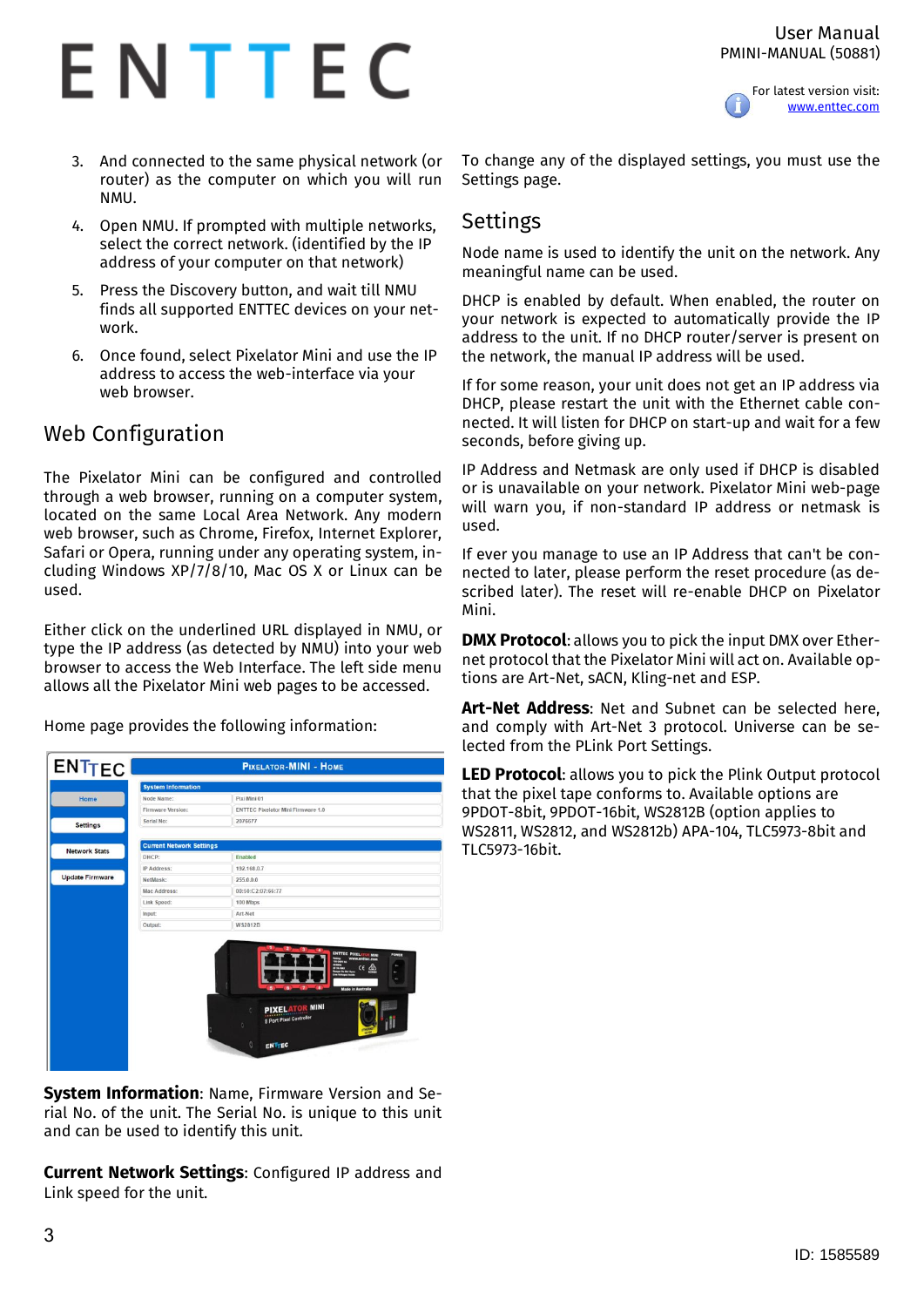

| <b>PIXELATOR-MINI - SETTINGS</b> |
|----------------------------------|
|----------------------------------|

| <b>Network Settings</b>      |                                                                 |                                         |
|------------------------------|-----------------------------------------------------------------|-----------------------------------------|
| Node Name:                   | Pixi Mini 01                                                    |                                         |
| DHCP:                        | DHCP Enable                                                     | This will override the IP setting below |
| <b>IP Address:</b>           | .67<br>.188<br>$\sqrt{7}$<br>10                                 | Used if DHCP is disabled or unavailable |
| NetMask:                     | 255<br>$\overline{\phantom{a}}$<br>۱o<br>$\cdot$ lo             | Used if DHCP is disabled or unavailable |
| <b>DMX Protocol (Input):</b> | Subnet: $1 - \mathbf{v}$<br>Net: 1<br>$\mathbf{v}$<br>Art-Net Y |                                         |
| <b>ED Protocol (Output):</b> | <b>WS2812B Y</b>                                                |                                         |

| <b>PLink Outputs</b>                                       |                |                                      |                                 |                                      |                                      |                                      |                                      |                            |
|------------------------------------------------------------|----------------|--------------------------------------|---------------------------------|--------------------------------------|--------------------------------------|--------------------------------------|--------------------------------------|----------------------------|
| <b>Options</b>                                             | Out 1          | Out <sub>2</sub>                     | Out 3                           | Out 4                                | Out 5                                | Out 6                                | Out 7                                | Out 8                      |
| Universe/Output:<br>$(0 - 2)$                              | $\overline{2}$ | $\overline{2}$<br>$\pmb{\mathrm{v}}$ | $\overline{2}$<br>۰             | $\overline{2}$<br>$\pmb{\mathrm{v}}$ | $\overline{2}$<br>$\pmb{\mathrm{v}}$ | $\overline{2}$<br>$\pmb{\mathrm{v}}$ | $\overline{2}$<br>$\pmb{\mathrm{v}}$ | $\overline{2}$             |
| <b>First Universe:</b><br>Art-Net Universe:<br>$(0 - 15)$  | lo.<br>272     | $\overline{2}$<br>274                | $\overline{4}$<br>276           | $\overline{6}$<br>278                | l8<br>280                            | 10<br>282                            | 12<br>284                            | 14<br>286                  |
| <b>Second Universe:</b><br>Art-Net Universe:<br>$(0 - 15)$ | h<br>273       | 3<br>275                             | $\overline{\phantom{a}}$<br>277 | 7<br>279                             | 9<br>281                             | 11<br>283                            | 13<br>285                            | 15<br>287                  |
| <b>Pixel Order:</b><br>correct color order                 | RGBW <b>v</b>  | <b>RGB</b><br>$\mathbf{v}$           | <b>RGB</b><br>۰                 | <b>RGB</b><br>$\pmb{\mathrm{v}}$     | <b>RGB</b><br>$\blacktriangledown$   | <b>RGB</b><br>$\mathbf v$            | <b>RGB</b><br>$\mathbf{v}$           | <b>RGB</b><br>$\mathbf{v}$ |
| <b>Pixel Group:</b><br>$(1 - 340)$                         | $\overline{1}$ | l1                                   | 1                               | $\overline{1}$                       | 1                                    | 1                                    | h.                                   | 1                          |
| <b>DMX Start Add:</b><br>$(0 - 511)$                       | $\overline{0}$ | $\overline{0}$                       | $\overline{0}$                  | $\overline{0}$                       | $\circ$                              | $\overline{0}$                       | $\overline{0}$                       | o                          |

| Save                   | Save Settings     |
|------------------------|-------------------|
| <b>Factory Default</b> | Reset to Defaults |
| <b>Reboot/Restart</b>  | Reboot Now        |

# Plink Settings

The Plink Outputs table allows all settings to be individually changed for each Plink Port. The options available for each Port are as follows:

#### **Universe / Output**

Select the number of universe to drive the outputs. Available options are:

- None: No output.
- 1: Maps to One universe, and drives first 170 pixels in RGB modes, or First 128 Pixels in RGBW modes.
- 2: Maps the output to two universes, and drives first 340 pixels in RGB modes, or First 256 Pixels in RGBW modes.

#### **First Universe**

Allows selections of the First universe that the output will be mapped to. Drives the first 170 Pixels in RGB modes, or the first 128 Pixels in RGBW modes.

For Art-net universe, please change Net/Subnet to increase combined universe beyond 15. (Combined universe is shown under the selection).

#### **Second Universe**

Allows selections of the Second universe that the output will be mapped to. Drives pixels 171-340 in RGB modes, or the pixels 129-256 in RGBW modes.

For Art-net universe, please change Net/Subnet to increase combined universe beyond 15. Combined universe is shown under the selection.

#### **Pixel Order**

Ordering controls, how the DMX slots are mapped to the LED pixel color on each LED pixel. The ordering selected here should match the ordering on the Pixel Tape or Dots being used. The Pixel ordering selected, will also determine the number of Pixels being driven on the output.

RGB options: uses 3 DMX channels per pixel.

RGBW options: uses 4 DMX channels per pixel.

#### **Pixel Group**

Pixel Grouping allows one DMX pixel to drive multiple physical LED pixels. This option is only available when One Universe/Output is selected. Defaults to 1.

The max. Group will depend on the Pixel order selected.

#### **DMX Start Add**

Selects DMX slot number for the first pixel to output. This option is only available when One Universe/Output is selected. Defaults to 0.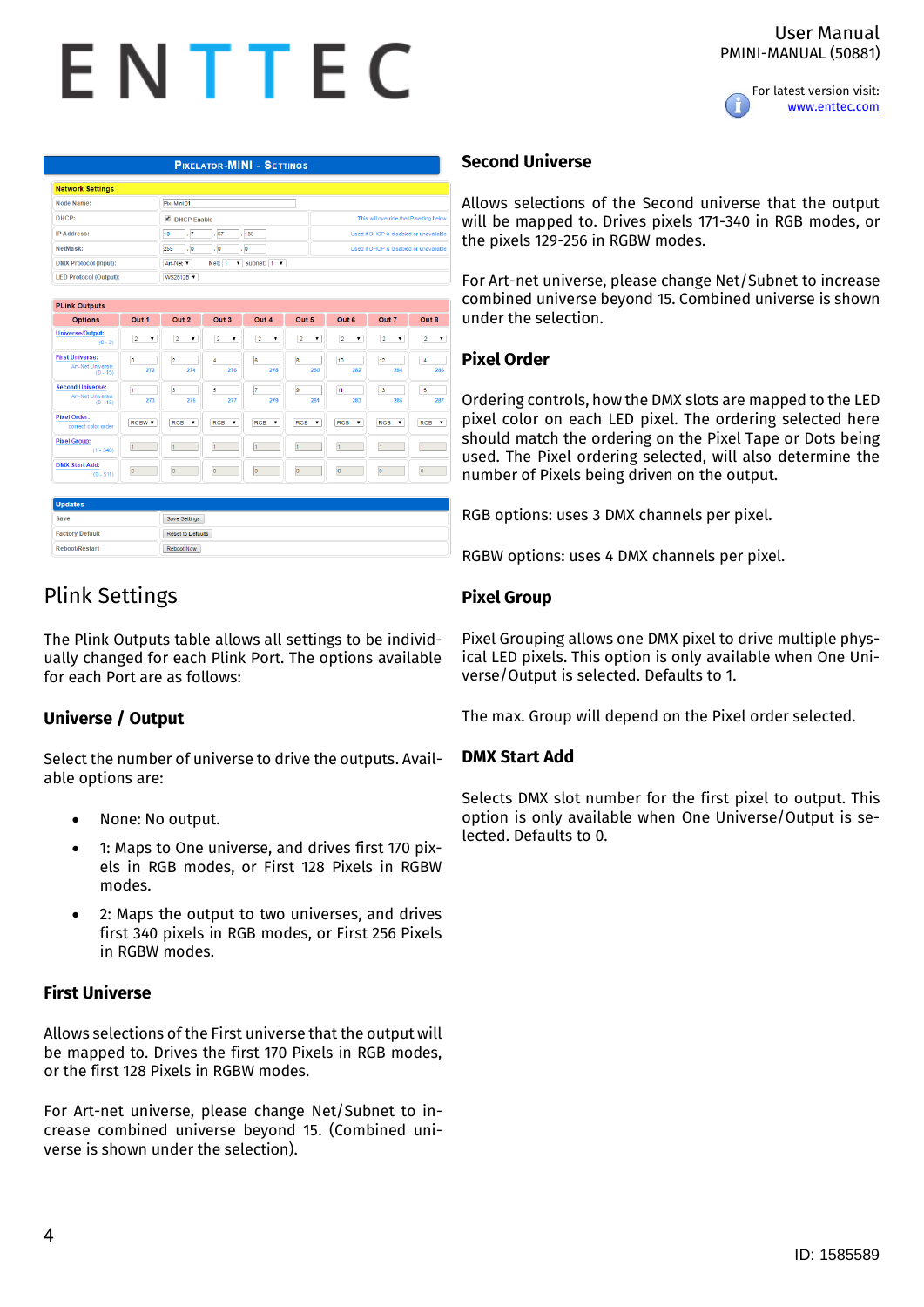

# Update Firmware

| <b>PIXELATOR-MINI - UPDATE FIRMWARE</b> |                                                                                                                    |  |
|-----------------------------------------|--------------------------------------------------------------------------------------------------------------------|--|
| <b>Current System Information</b>       |                                                                                                                    |  |
| <b>Boot Version:</b>                    | <b>ENTTEC Pixelator Mini Boot V1.1</b>                                                                             |  |
| <b>Firmware Version:</b>                | <b>ENTTEC Pixelator Mini Firmware V1.0</b>                                                                         |  |
| <b>Mac Address:</b>                     | 22:33:44:55:66:77                                                                                                  |  |
| Serial No:                              | 44556677                                                                                                           |  |
| <b>Link Speed:</b>                      | 100 Mbps                                                                                                           |  |
| <b>Current Network Settings</b>         |                                                                                                                    |  |
| DHCP:                                   | enabled                                                                                                            |  |
| <b>IP Address:</b>                      | 10.10.0.23                                                                                                         |  |
|                                         |                                                                                                                    |  |
| <b>Update Firmware</b>                  |                                                                                                                    |  |
| Select firmware file:                   | Choose File<br>No file chosen<br>Update Firmware                                                                   |  |
| <b>Update progress:</b>                 | Please do not interrupt while the firmware is being updated.<br>Unit will restart once firmware update is complete |  |

From this page you can update Pixelator Mini to the latest firmware. Latest firmware file is available at [enttec.com/mini.](http://www.enttec.com/mini)

Choose or browse the firmware file (as per your browser) and click on Update firmware to start the process. The update progress is shown in real-time, and will take a few seconds for the update to complete

| Choose File firmware.bin<br>Select firmware file: |                        |
|---------------------------------------------------|------------------------|
|                                                   | <b>Update Firmware</b> |
| 33%<br>Update progress:                           |                        |

When the update is complete, the page will refresh and you will be taken to the home page – where you can verify the firmware version. If the update fails for any reason, please try the same process again.

Pixelator Mini will reboot after a firmware update, please allow a few seconds for it to be refreshed in the browser. Please wait until the update process is complete.

### Reset button

The reset button restores the configuration of the Pixelator Mini to factory defaults:

- DHCP is set to enabled
- Static IP address is mapped to the Serial number of the unit (used if DHCP is unavailable).
- Netmask is set to 255.0.0.0
- DMX Protocol is set to Art-Net (0-15)
- Each Plink output is set to 2 Universe with RGB ordering.

To successfully reset to factory defaults the Pixelator Mini, the following procedure must be performed:

- Power off the unit
- Press and hold the Reset button.
- While holding the Reset button, power up the unit, and keep holding the button for 3 seconds.
- Release the Reset button once the status led starts blinking red.
- Wait 3 seconds and cycle power

### Connector pin out

# Pixel Link pinout (RJ-45):

- Pin 1: Data +
- Pin 2: Data -
- Pin 7: Ground

# Art-Net Send Test

NMU can also be used to troubleshoot the Plink output on the Pixelator Mini. Art-Net Test can be accessed from the top menu: Art-net → **Art-net Test**

When first opened, the Art-Net is set to Disabled, please set it to Enabled, and then you can use either the DMX faders to test one or more DMX channels, or use the test-patterns from the options available.

Please set the Pixelator Mini to be Art-Net output and on the same universe as being used to send Art-Net from NMU.

| Artnet: Send DMX 512                                                                                                                                                                               |             | $\overline{\mathbf{x}}$                                                                                                               |  |
|----------------------------------------------------------------------------------------------------------------------------------------------------------------------------------------------------|-------------|---------------------------------------------------------------------------------------------------------------------------------------|--|
|                                                                                                                                                                                                    |             |                                                                                                                                       |  |
| $\mathbf{1}$<br>$\overline{\mathbf{2}}$<br>$\overline{\phantom{a}}$<br><b>Artnet Options</b>                                                                                                       | 3<br>5<br>4 | 10<br>6<br>7<br>8<br>9<br>١                                                                                                           |  |
| Send To - IP Address:<br>10<br>10<br>10<br>203<br>Send Artnet:<br>Universe:<br><b>Status: Artnet ACTIVE</b><br>$\overline{0}$<br>◎ Enable Artnet ◎ Disable Artnet<br>User Defined (Top DMX Faders) |             |                                                                                                                                       |  |
| $\mathbf{r}$<br>$\Box$                                                                                                                                                                             | $\theta$    | the contract of the contract of the contract of the contract of the contract of the contract of<br>$\mathbf{r} \in \mathbb{R}$<br>255 |  |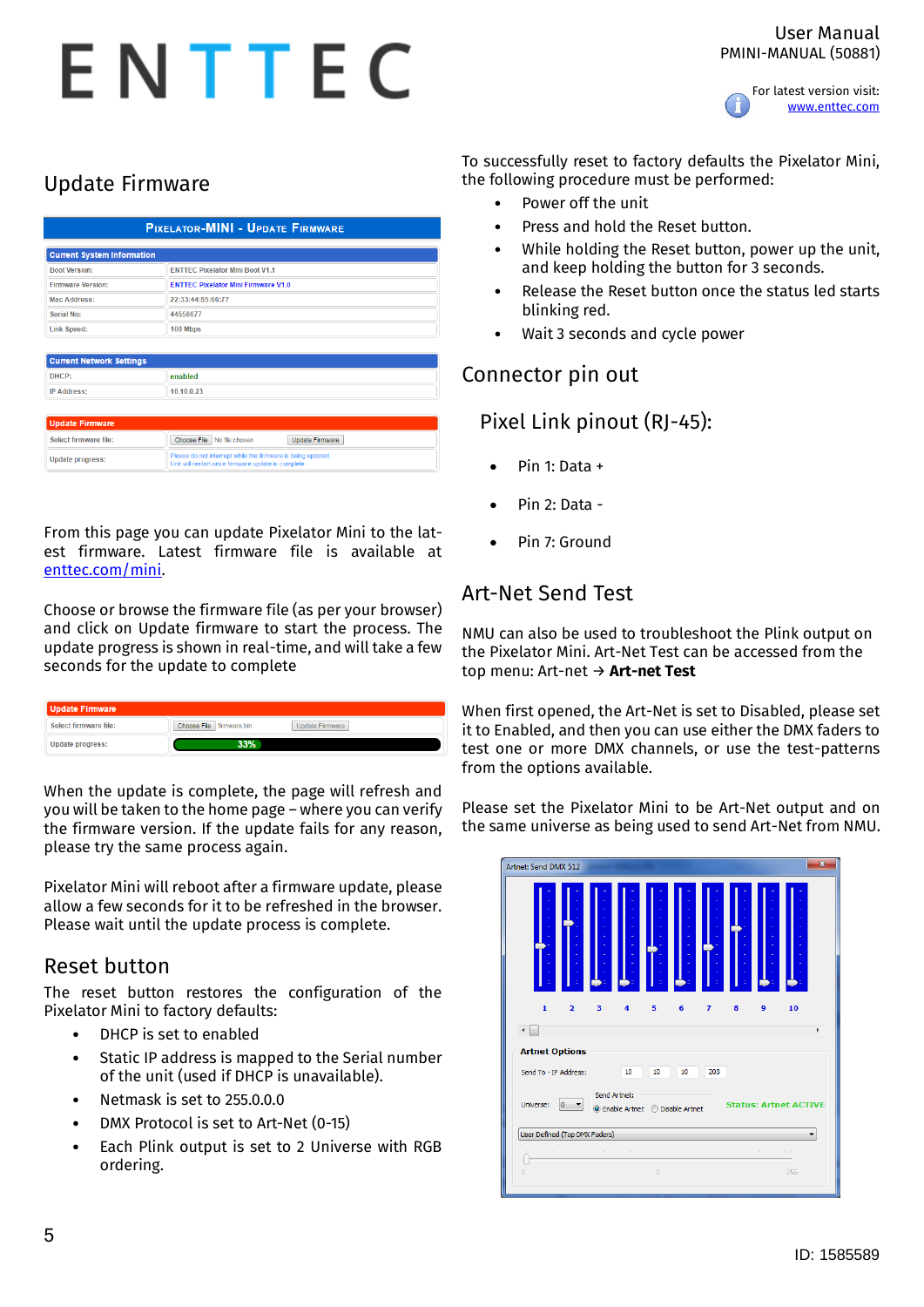For latest version visit: [www.enttec.com](http://www.enttec.com/)

# PLink system



- Each PLink port can drive up to 340 RGB individual pixels (2 DMX universes) - PLink 2U module must be used in Pixelator Profile
- PLink Injector sold separately (73546 / 73544)
- 1 PLink Injector needs to be used per PLink port on the Pixelator Mini
- External DC power supply
- Maximum distance between Plink Injector and Tape/dots should not exceed 3m
- Data extensions can be up to 300m over Cat6 cable
- Small, light and easy to hide design
- High power screw terminal connectors
- Easy wiring using straight Cat5/Cat6 standard connections

#### **Notes:**

Plink system only works with CAT5/6 straight-through cables, do not **use crossover cables.** 

# Pixelator Mini Specifications

| <b>Item</b>              | Value                                                                                    |
|--------------------------|------------------------------------------------------------------------------------------|
| PSU Input Voltage        | $90 - 260V$ AC                                                                           |
| PSU Input Fre-<br>quency | 50/60 Hz                                                                                 |
| Weight                   | 1.65 lbs. / 0.8 Kg                                                                       |
| Shipped weight           | 3.19 lbs. / 1.153 Kg                                                                     |
| Length                   | 7.52" / 191mm                                                                            |
| Width                    | 4.19" / 106.5mm                                                                          |
| Height                   | $1.75" / 44.5$ mm                                                                        |
| Output Protocol          | 9PDOT-8bit<br>9PDOT-16bit<br><b>WS2812B</b><br>APA-104<br>TLC5973-8bit<br>TI C5973-16bit |
| Input Protocol           | Art-Net, sACN, Kling-net<br>or ESP                                                       |
| Op Environment           | $0^\circ - 50^\circ C$                                                                   |
| Connectors               | 8x RJ45 Plink output<br>1x IEC power connector<br>1x RJ45 Ethercon connector             |

Due to continuous improvements and innovations of all ENTTEC products, specifications and features are subject to change without notice.

# Ordering Information

The ENTTEC Pixelator Mini and compatible products can be ordered from our website or through your ENTTEC dealer.

| <b>PN</b> | <b>Description</b>       |
|-----------|--------------------------|
| 70066     | <b>Pixelator Mini</b>    |
| 73546     | Plink Injector 5V        |
| 73544     | Plink Injector 12V - 24V |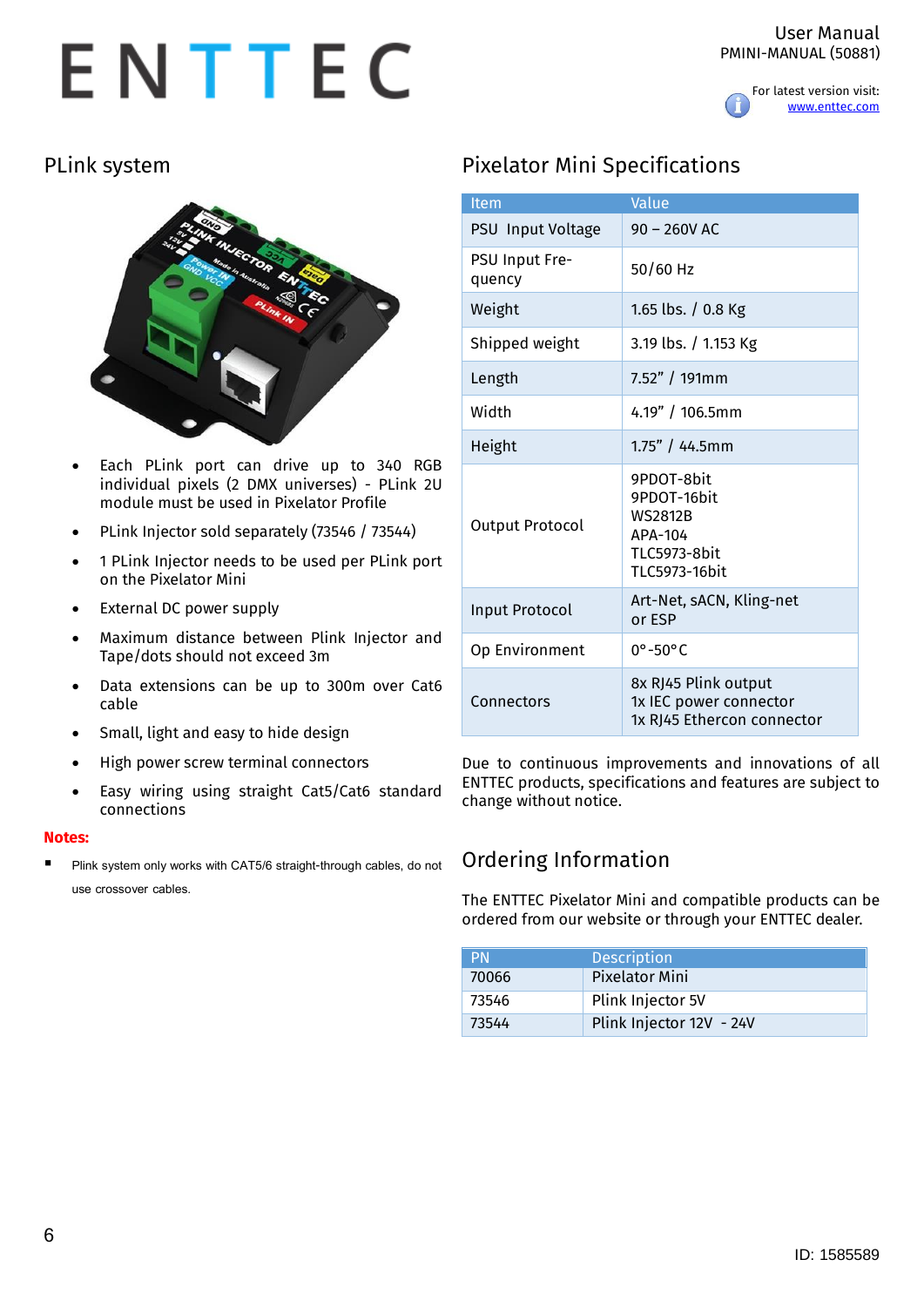#### User Manual PMINI-MANUAL (50881)



# ENTTEC

# Accessories and Recommended Products

| <b>Part Number</b> | <b>Description</b>                                                        |
|--------------------|---------------------------------------------------------------------------|
| 70581-ARC          | <b>ENTTEC LED Mapper Software (ELM)</b><br>Architectural (512 Universes)  |
| 70581-PRO          | <b>ENTTEC LED Mapper Software (ELM)</b><br>Professional (96 Universes)    |
| 70581-STU          | <b>ENTTEC LED Mapper Software (ELM)</b><br><b>Standard (16 Universes)</b> |
| <b>9PDOT (1-8)</b> | <b>HI-RES SMART RGB PIXEL DOTS</b>                                        |
| 8PL60-F-12         | RGB PIXEL TAPE 60 LEDS/METER 12V<br>- 5M Roll                             |
| 8PL30-F            | RGB PIXEL TAPE 30 LEDS/METER 5V<br>- 5M Roll                              |
| <b>8PL60-F</b>     | RGB PIXEL TAPE 60 LEDS/METER 5V<br>$-5M$ Roll                             |
| 8PL144-2           | RGB PIXEL TAPE 144 LEDS/METER 5V<br>- 2M Roll                             |
| 8PX60-4            | RGBW PIXEL TAPE 60 LEDS/METER 5V<br>- 4M Roll                             |
| 8PXW60-4-B         | RGBW PIXEL TAPE 60 LEDS/METER 5V<br>- 4M Roll Black No Coating            |
| 8PX30-F            | RGBW PIXEL TAPE 30 LEDS/METER 5V<br>- 5M Roll                             |
| 8PW60-F            | WWA (CTA+AMBER) PIXEL TAPE 60<br>LEDS/METER 5V - 5M Roll                  |
| 8PW30-F            | WWA (CTA+AMBER) PIXEL TAPE 30<br>LEDS/METER 5V - 5M Roll                  |
| 8P60-5-B           | Pixel tape 60 LEDS/METER 5V - 5M<br><b>Roll Black No Coating</b>          |

# enttec.com

MELBOURNE AUS / LONDON UK / RALEIGH-DURHAM USA